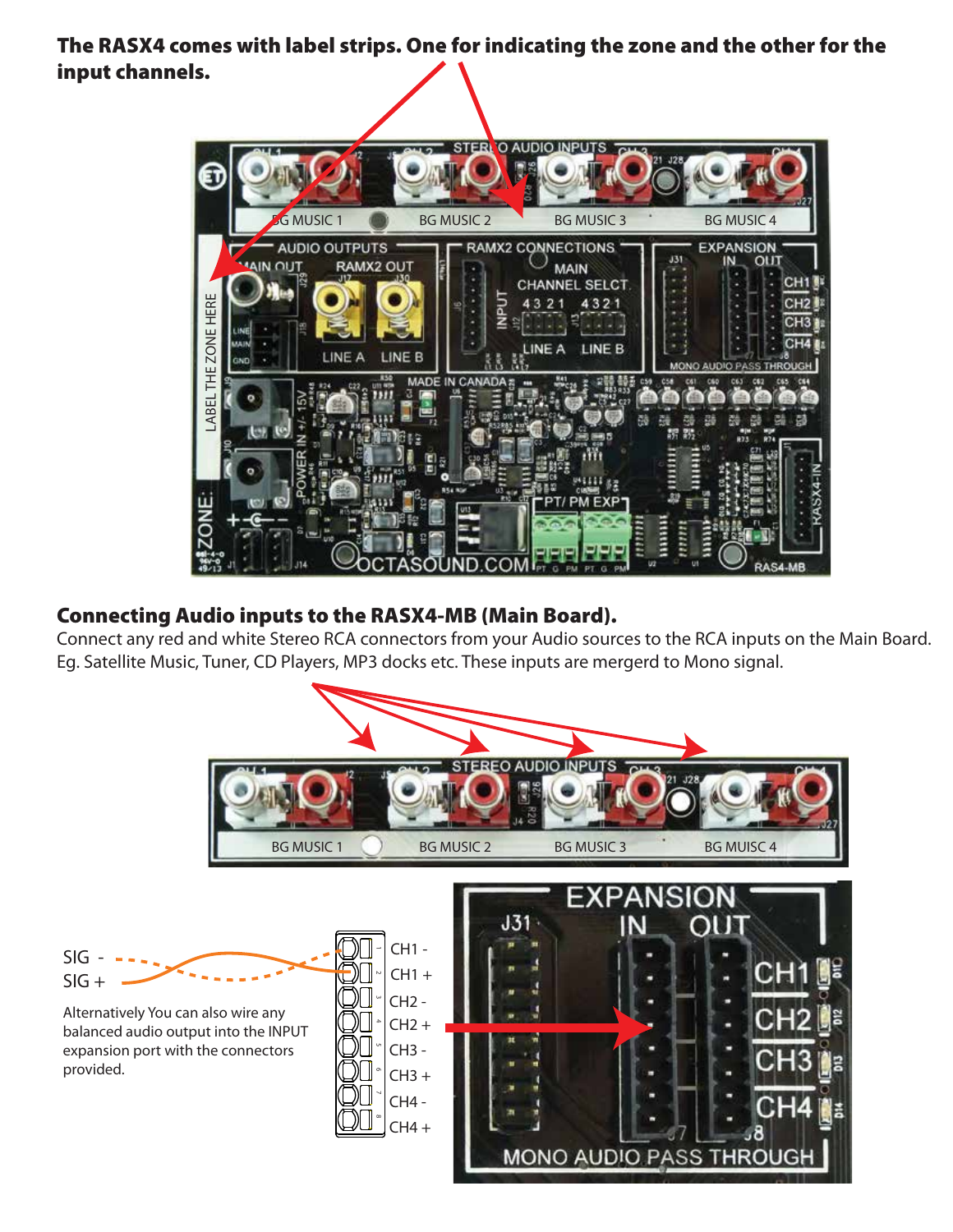## Connecting the RASX-SB (Sub Board - Wall Controller) to the RASX4-MB (Main Board).



### Connecting the RASX-MB outputs.

The RASX4-MB has 1 main output and 2 RAMX2 outputs. The RAMX2 outputs are provided to easily connect any attached RAMX2 mixer outputs to another audio device / zone. Both Line-A ad Line B are provided depending on tyour configuration Of the RAMX2 modules.

The main output of the RASX4-MB connects via RCA or euro connector to the specific zone amp.

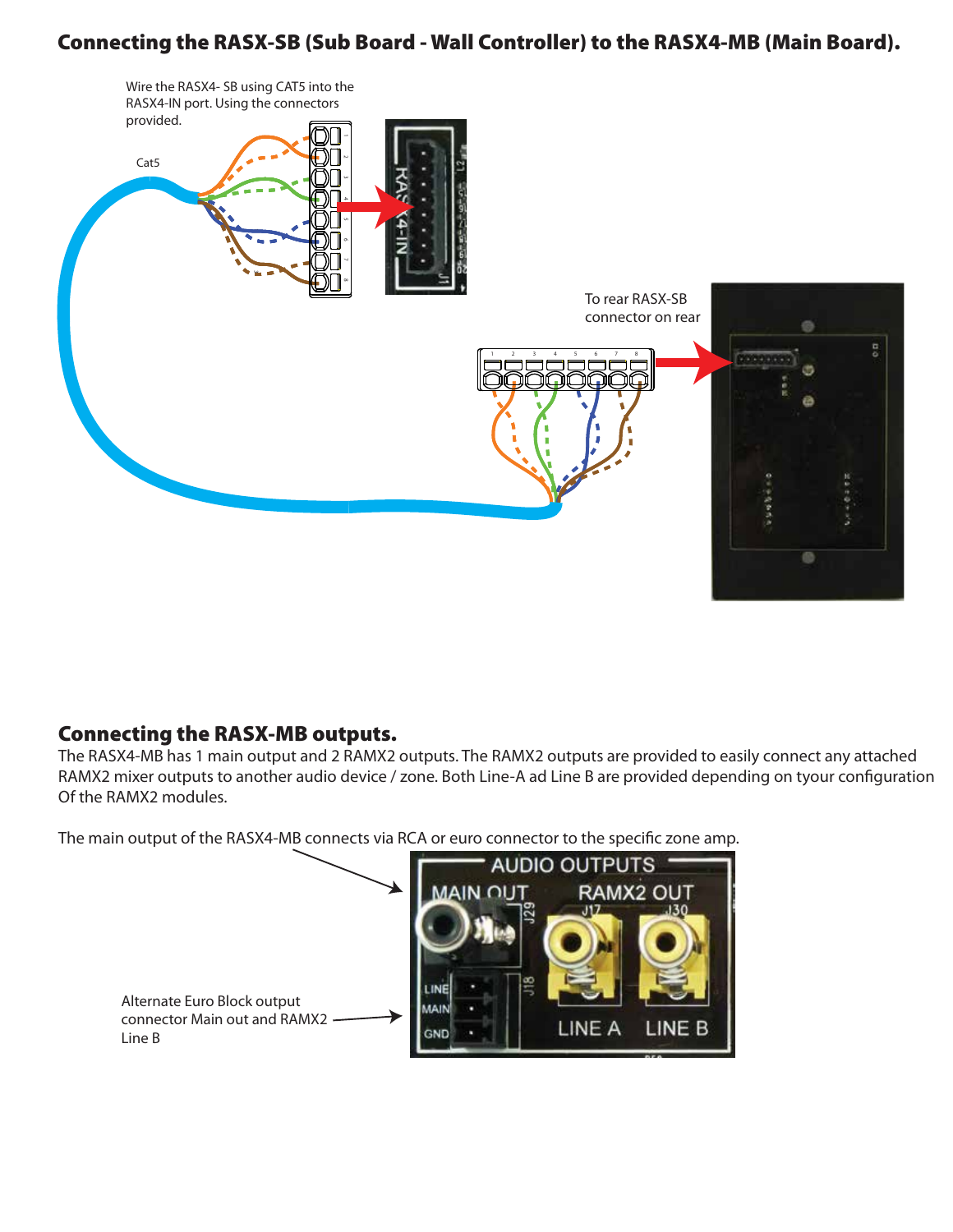#### Connecting RAMX2's (remote audio mixers) to the RASX4-MB (Main Board).



Application note: A mic switch can be configured to trigger the priority page operation.